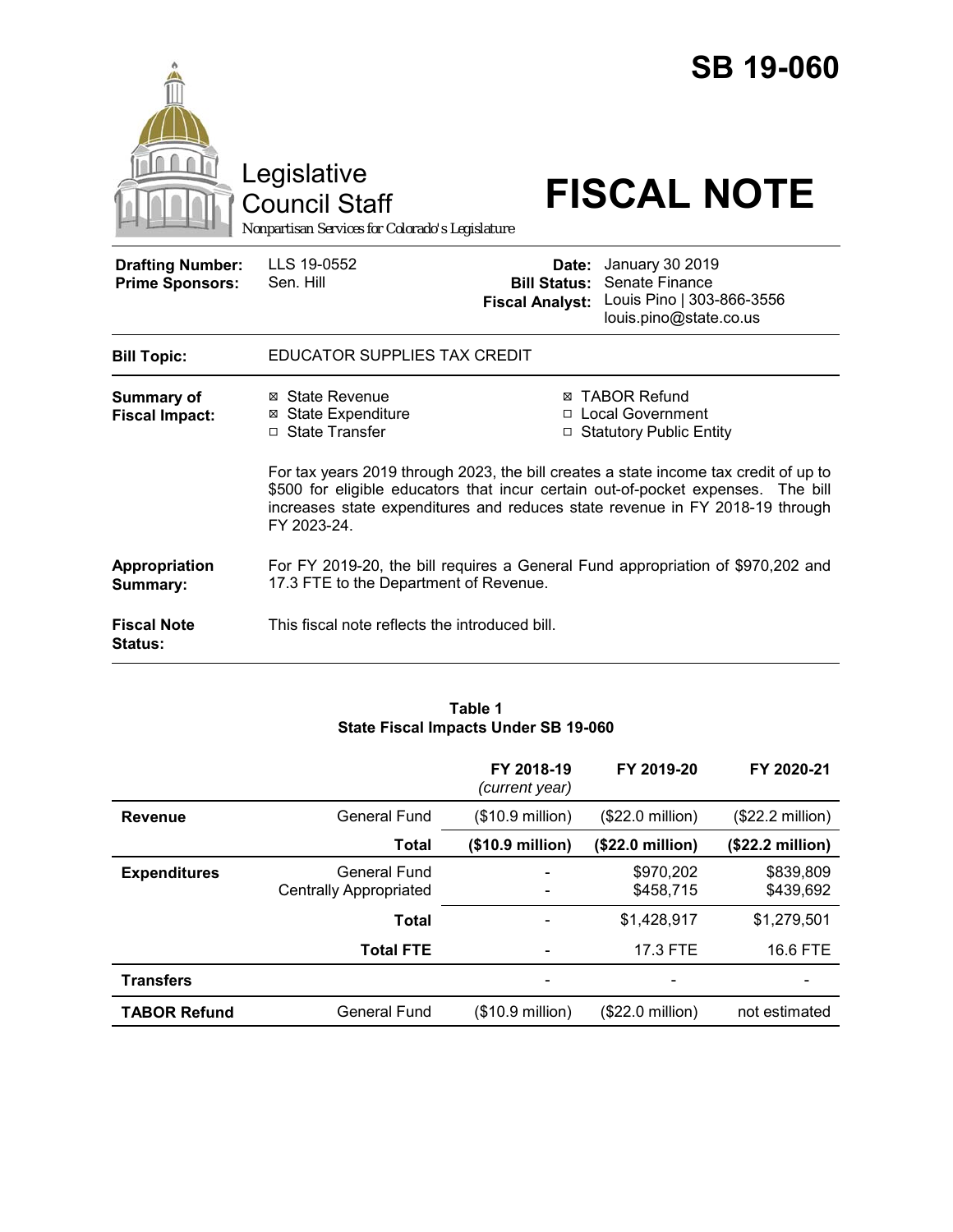January 30, 2019

## **Summary of Legislation**

For tax years 2019 through 2023, the bill creates a state income tax credit of up to \$500 for eligible educators that incur certain out of-pocket expenses for educating kindergarten through twelfth grade students in Colorado.

The credit amount is equal to the educator's qualifying expenses in excess of \$250 but not exceeding \$750. The bill ties the definition of an eligible educator and qualified expenses to the federal educator expense deduction. The tax credit is refundable, meaning if the amount exceeds the taxpayer's state income tax liability, the balance is refunded to the taxpayer.

# **State Revenue**

The bill is expected to decrease General Fund revenue by \$10.9 million in the current FY 2018-19 (half-year impact). Full-year revenue reductions of up to \$22.6 million will continue each year through FY 2022-23, with a half-year impact of \$11.4 million in FY 2023-24, when the credit is repealed. The bill reduces individual income tax revenue, which is subject to TABOR.

**Assumptions.** In FY 2017-18, there were approximately 64,000 instructional support staff, principals, and teachers in Colorado's public schools. In 2016, about 59,540 Colorado taxpayers claimed the federal educator expense deduction, at an average of \$249.33 per taxpayer. The maximum federal tax deduction a qualified educator may claim is \$250 each year.

The fiscal note assumes the taxpayer population eligible for this credit will grow by 1 percent each year from 2016 until tax year 2023. Data from the Bureau of Labor Statistics estimates the number of teachers will increase on average by 1 percent each year until 2026. Beginning in tax year 2019, the first tax year the credit is available under the bill, the fiscal note assumes 95 percent (58,277) of qualified taxpayers will spend more than \$250 on educator expenses. Of these, half will spend up to \$500 in qualified expenses, generating a refundable tax credit of \$250 per taxpayer. The remaining taxpayers will expend at least \$750, qualifying for a \$500 refundable credit. Data from the U.S. Department of Education shows, on average, teachers spent about \$479 of their own money on classroom supplies without reimbursement in 2015.

If the refundable income tax credit creates an incentive for more qualified taxpayers to purchase classroom supplies or if a larger number of taxpayers spend more than the \$250 assumed under this fiscal note, the revenue impact of the bill will be higher than estimated.

### **State Expenditures**

The bill will increase General Fund expenditures by \$1.4 million and 17.3 FTE in FY 2019-20 and by \$1.3 million and 16.6 FTE in FY 2020-21 through FY 2023-24. The income tax credit is not available after tax year 2024. Expenditures are summarized in Table 2 and detailed below.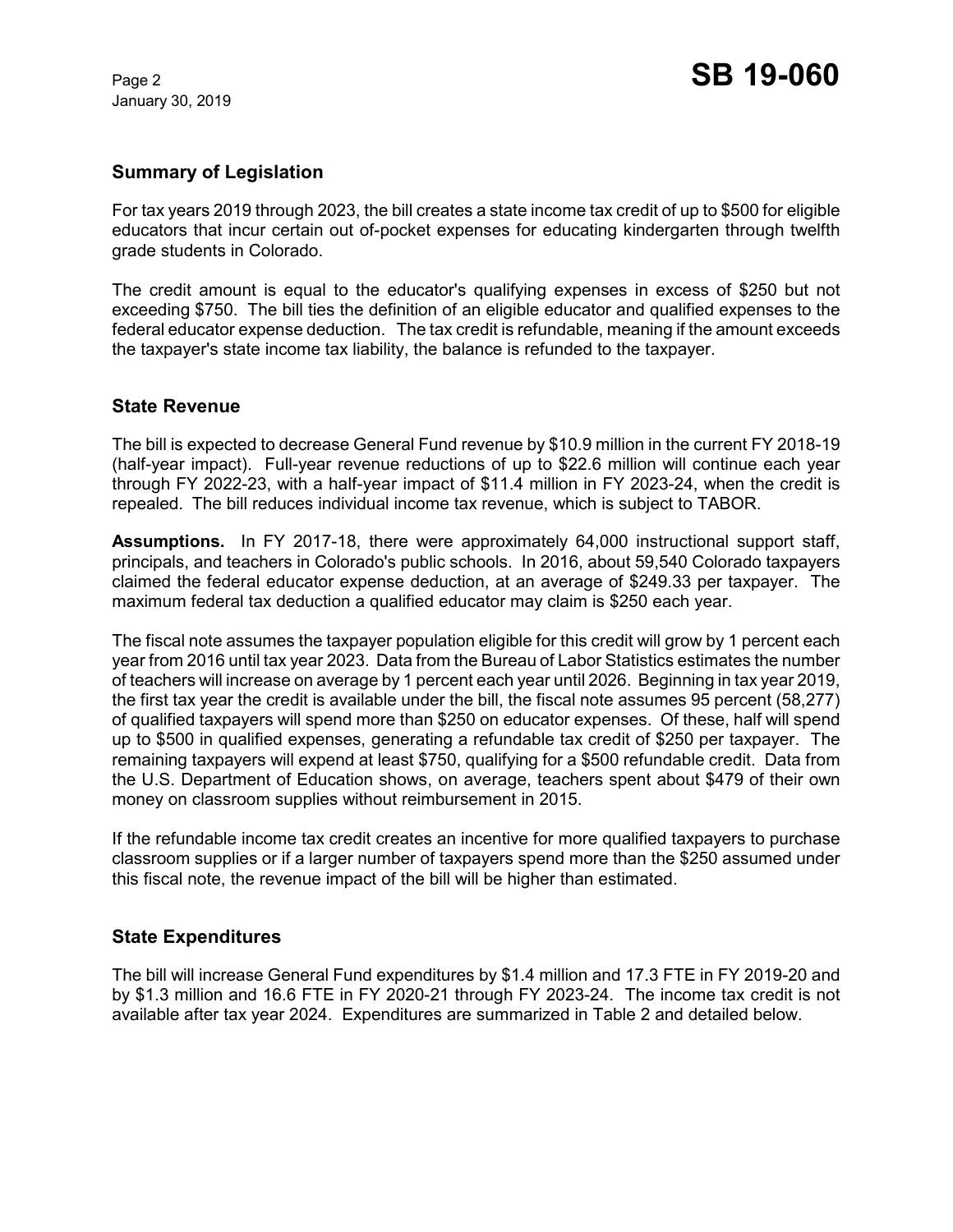|                               | FY 2018-19 | FY 2019-20      | FY 2020-21      |
|-------------------------------|------------|-----------------|-----------------|
| <b>Department of Revenue</b>  |            |                 |                 |
| <b>Personal Services</b>      |            | \$862,735       | \$822,759       |
| Operating and Capital Outlay  |            | \$98,477        | \$15,770        |
| <b>Computer Programming</b>   |            | \$6,590         | \$1,280         |
| Document Management           |            | \$2,400         |                 |
| Centrally Appropriated Costs* |            | \$458,715       | \$439,692       |
| FTE - Personal Services       |            | 17.3 FTE        | 16.6 FTE        |
| <b>Total Cost</b>             |            | \$1,428,917     | \$1,279,501     |
| <b>Total FTE</b>              |            | <b>17.3 FTE</b> | <b>16.6 FTE</b> |

**Table 2 Expenditures Under SB 19-060**

 *\* Centrally appropriated costs are not included in the bill's appropriation.*

**Tax administration.** The Department of Revenue will require resources to process income tax credits claimed under the bill. Expenditures assume that 100 percent of claimed credits will be reviewed, consistent with current department policy. In general, refundable income tax credits have a higher rate of fraud and require additional documentation and review. All expenditures for FY 2020-21 are for ongoing tax credit administration and continue through FY 2023-24. The majority of the expenditure increase is attributable to staffing in the Taxpayer Service Division to review tax credits claimed, identify and address taxpayer errors, and manage call and correspondence volume associated with the new tax credit. For FY 2019-20, estimated personnel costs assume a January 1, 2020, start date to administer tax credits claimed on 2019 tax forms.

**Computer programing.** This bill requires changes to the department's GenTax software system. Changes are programmed by a contractor at a rate of \$250 per hour. The changes will increase General Fund expenditures by \$2,750, representing 11 hours of programming. All GenTax programming changes are tested by the department. Testing will require contract personnel totaling \$3,840, representing 160 hours at a rate of \$24 per hour.

For FY 2019-20 only, the bill requires changes to two tax forms at a cost of \$1,200 per form. Expenditures for form changes occur in the Department of Personnel and Administration using reappropriated Department of Revenue funds.

**TABOR refunds.** The bill is expected to decrease state General Fund obligations for TABOR refunds by \$10.9 million for the current FY 2018-19 and \$22.0 million for FY 2019-20. Under current law and the December 2018 forecast, the bill will correspondingly reduce the amount refunded to taxpayers via sales tax refunds on income tax returns for tax years 2019 and 2020, respectively. The state is not expected to collect a TABOR surplus in FY 2020-21. A forecast of state revenue subject to TABOR is not available beyond FY 2020-21.

**Centrally appropriated costs.** Pursuant to a Joint Budget Committee policy, certain costs associated with this bill are addressed through the annual budget process and centrally appropriated in the Long Bill or supplemental appropriations bills, rather than in this bill. These costs, which include employee insurance and supplemental employee retirement payments, are estimated to be \$458,718 in FY 2018-16, \$439,692 in FY 2020-21, and \$330,015 in FY 2021-22.